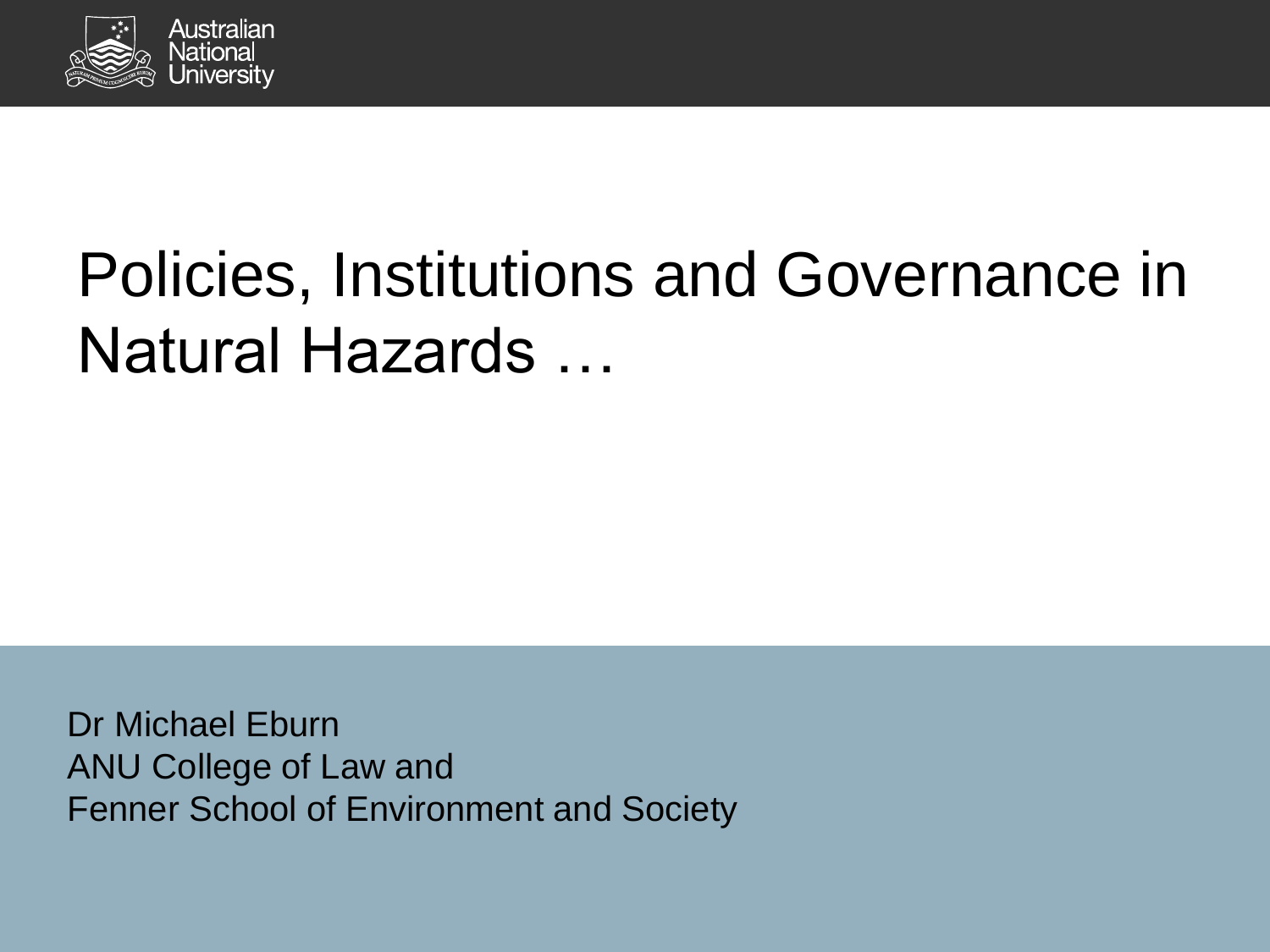

# PIGS in **Natural Hazards**



Dr Michael Eburn ANU College of Law and Fenner School of Environment and Society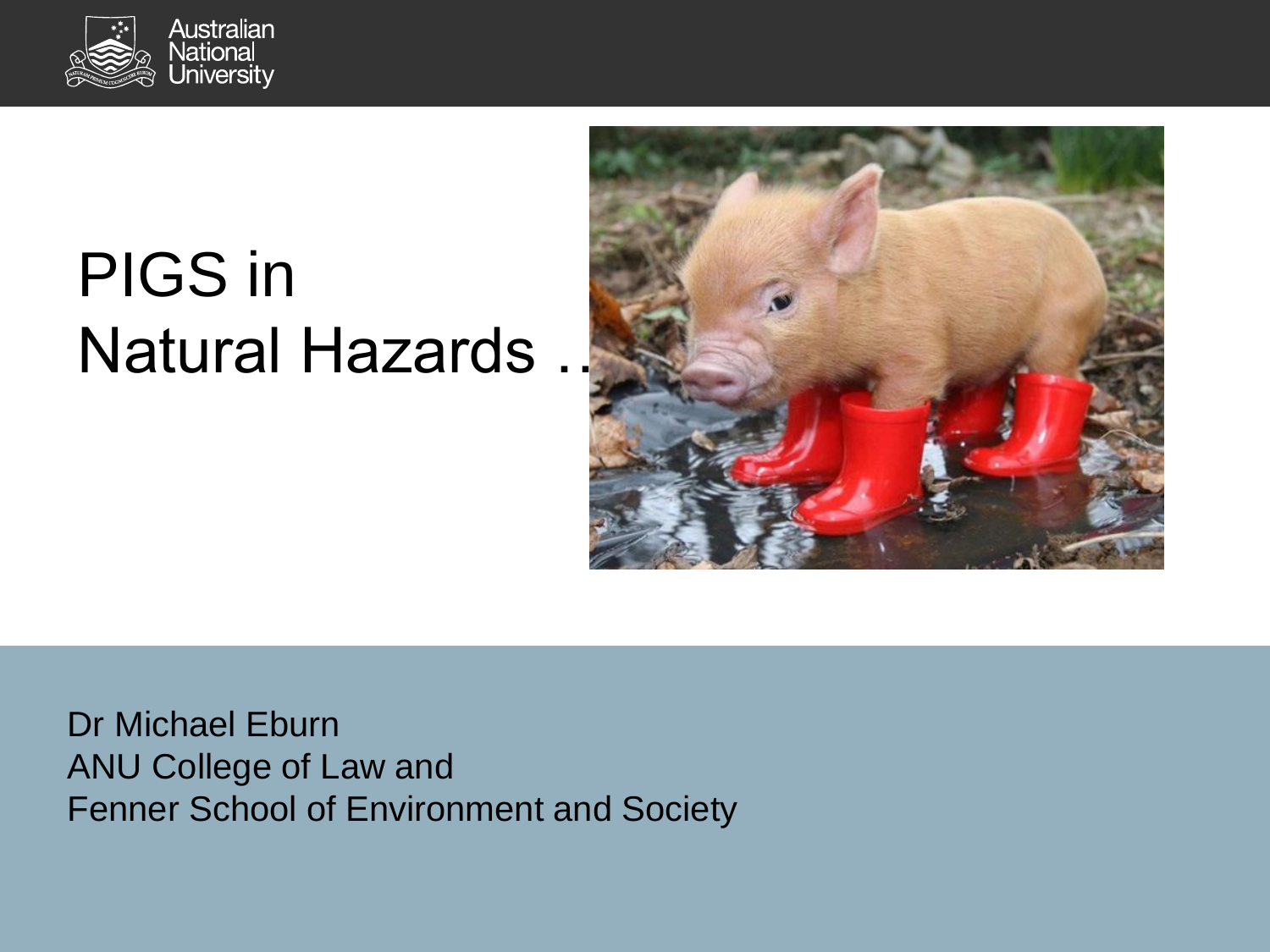

### Three themes

- Understanding 'community';
- Insurance as a signal of risk;
- Post event learning.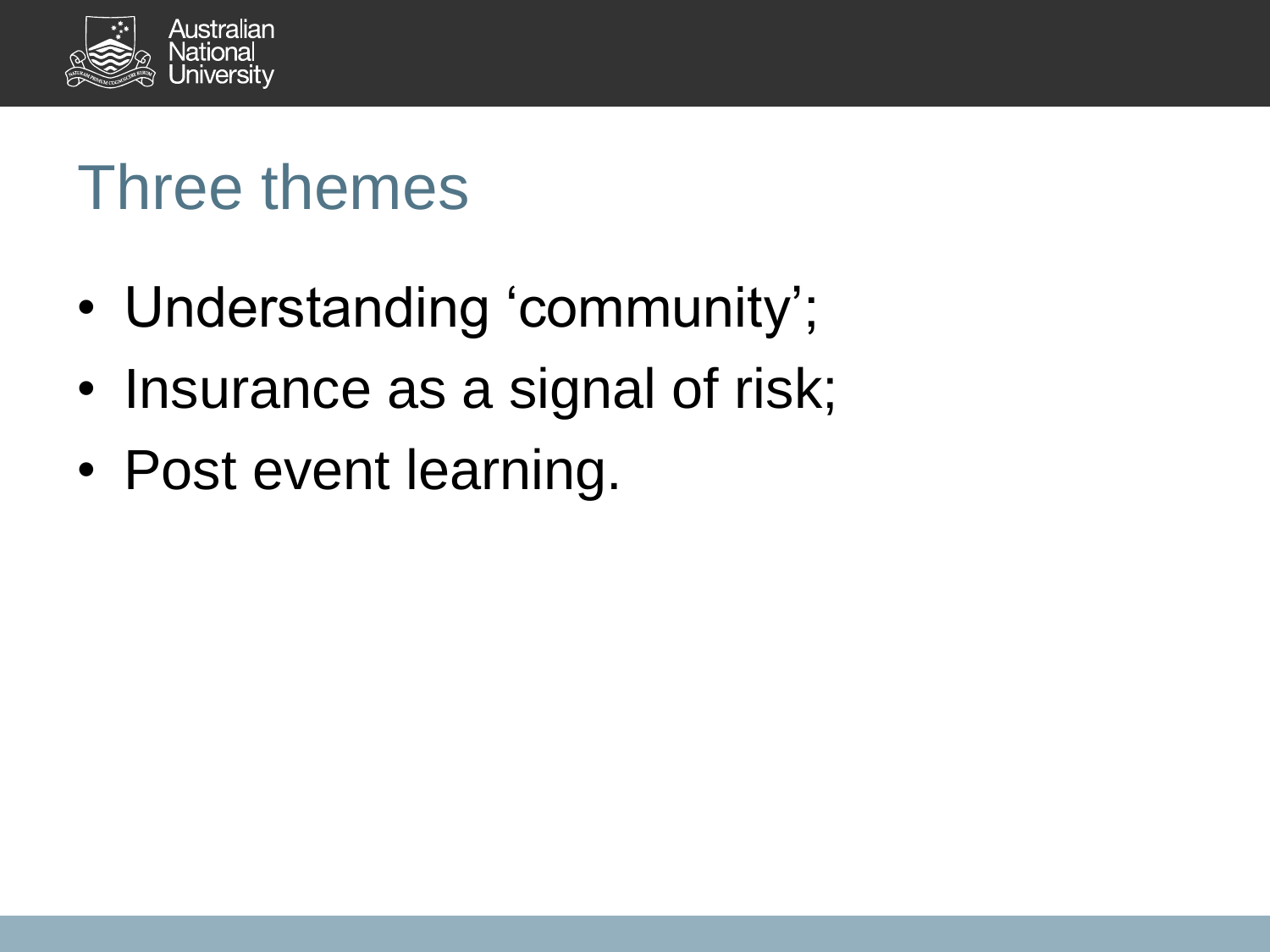

### Who we were ...









#### **End users** Chris Irvine Christine Roach Ed Pikusa

John Schauble Monique Blason Samantha Ward Sandra Whight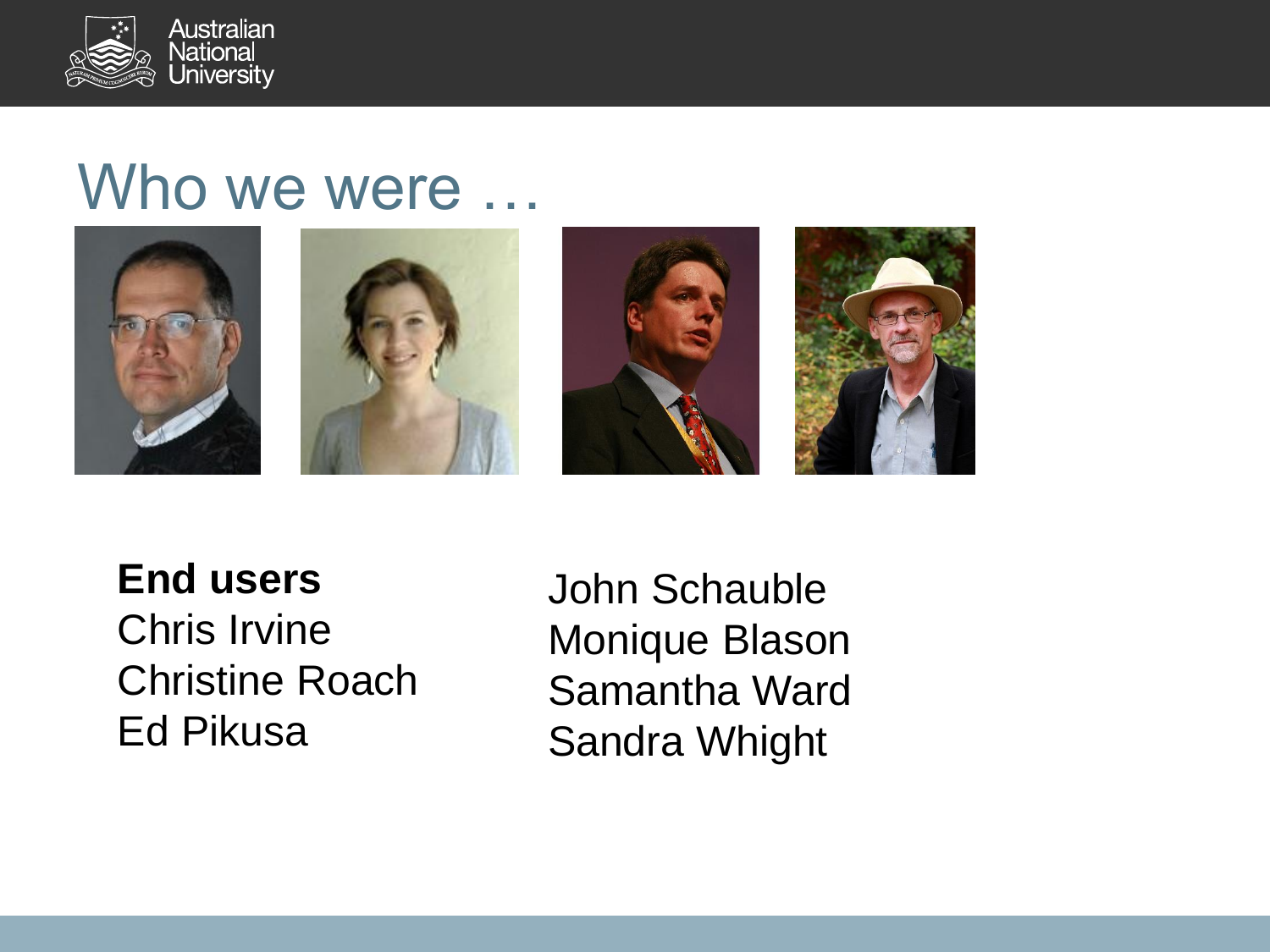

### And who we've become…



#### and Varun Sundar (no picture)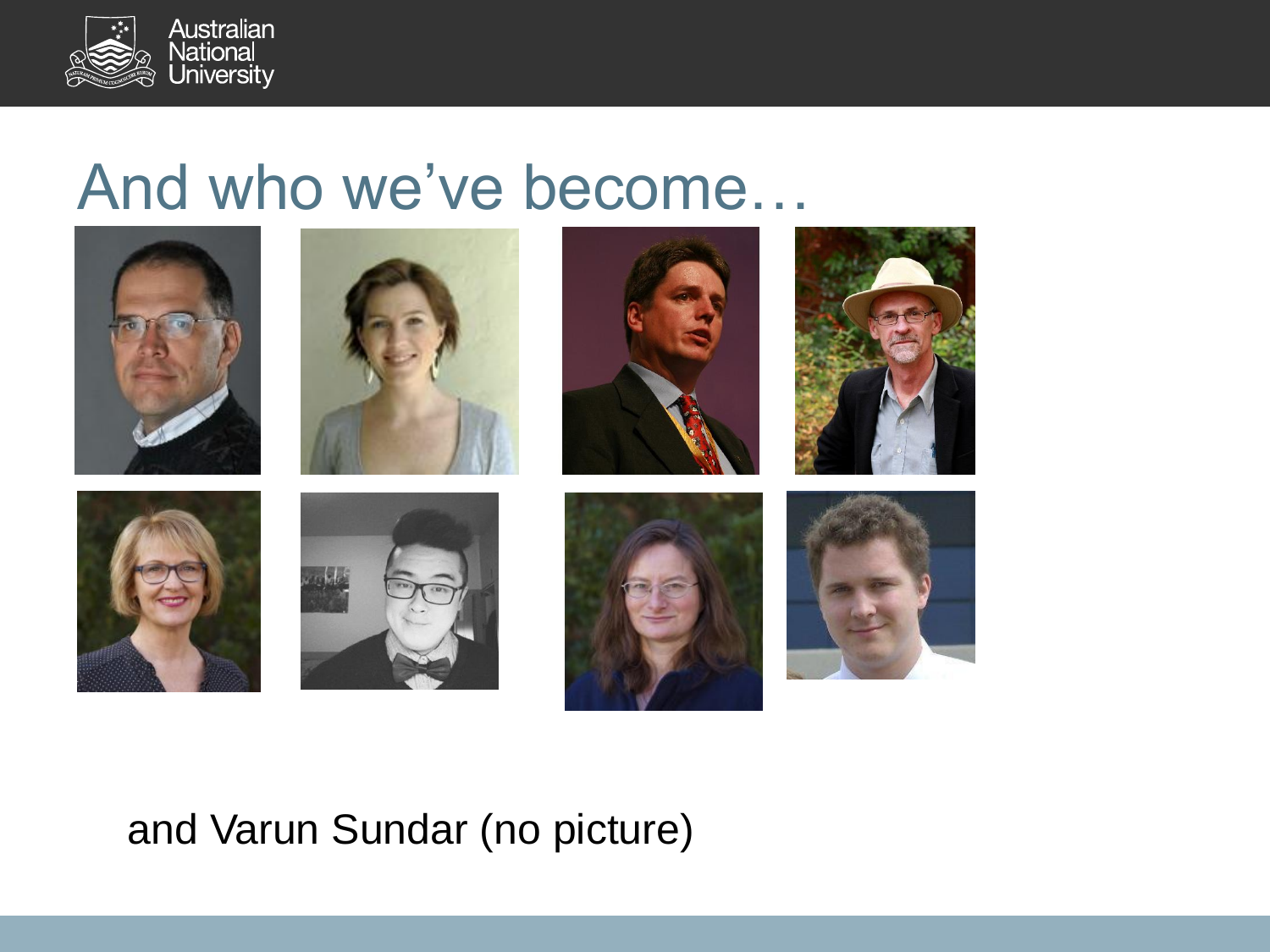

# How we're going…

- We're doing things a bit out of order:
- Lots of work on theme 3;
- Working well on theme 2;
- Sue Hunt and Ignatious Cha working on issues to do with theme 1 but the outputs from that will come at the end rather than start of the project.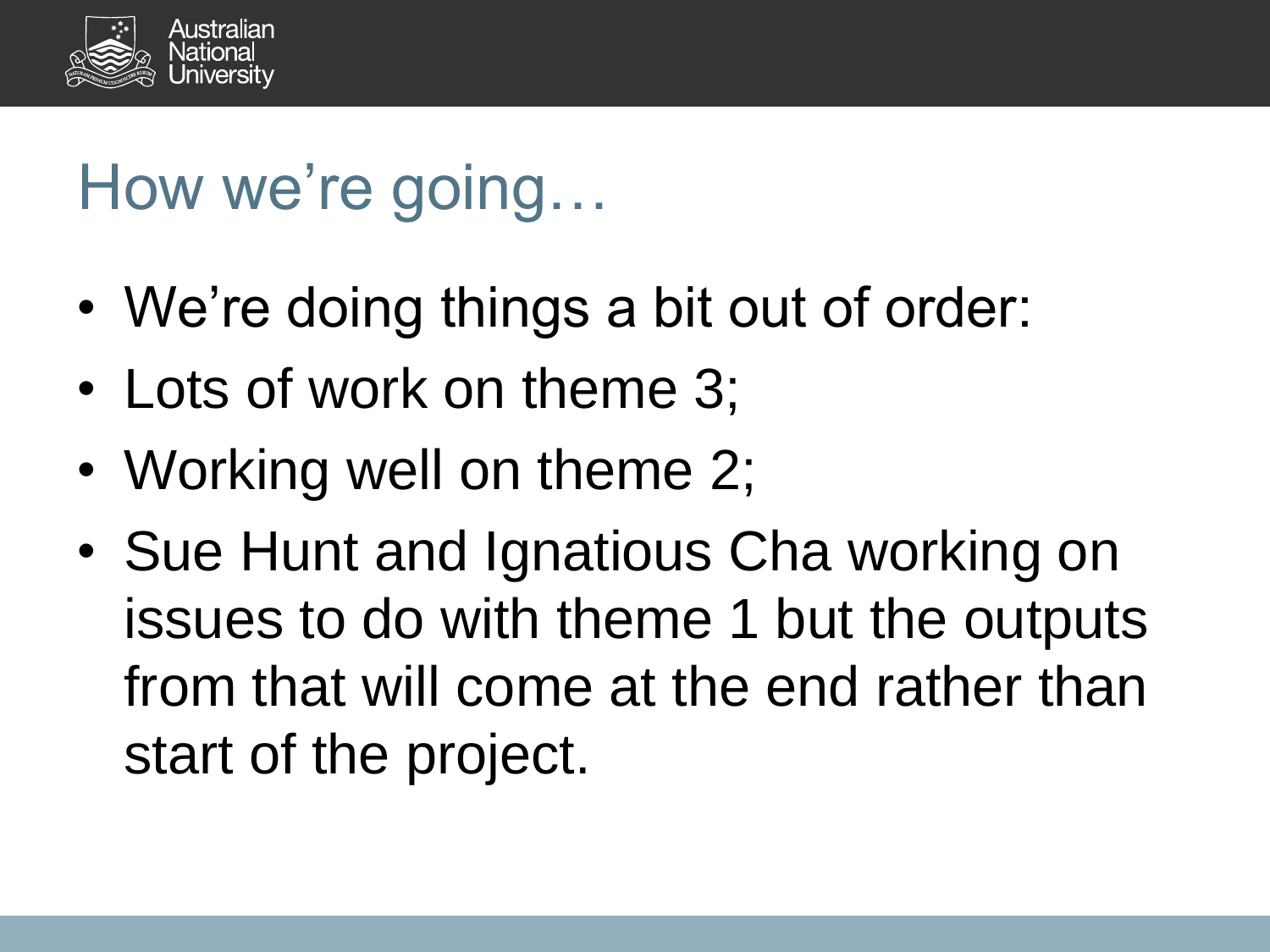

### **Outputs**

- 1. Ignatius Cha, a student in the Fenner School of Environment and Society completed an individual research project comparing the findings of the McLeod Inquiry, the Doogan Inquest and Inquiry and the Supreme Court litigation arising from the 2003 Canberra fires. Ignatiuos presented a poster on his research at the 2014 Australasian Conference of Undergraduate Research and was invited to present his poster at 'Posters in Parliament: Celebrating Undergraduate Research' (Parliament House, Canberra, 22 September 2014, see http://www.mq.edu.au/ltc/altc/ug\_research/2014/posters/Ignatious\_Cha\_ANU.jpg).
- 2. Steve Dovers served on the Expert Reference Group that assisted with review of Victoria's Bushfire Management Reforms.
- 3. Michael Eburn gave a presentation to the National Security and Emergency Management Knowledge and Lessons Management Workshop. His presentation was entitled: *Learning lessons from disasters: alternatives to Royal Commissions and other quasi-judicial inquiries*.
- 4. Michael Eburn gave an invited presentation on 'Emerging legal issues for the sector' at the *Australian & New Zealand Disaster and Emergency Management Conference*, 'Earth Wind and Rain', on Queensland's Gold Coast. Whilst there Michael attended the BNHCRC display to discuss the work of the CRC with interested delegates.
- 5. Michael Eburn presented the annual Drummond Memorial Lecture at Drummond College, the University of New England, Armidale NSW. The theme of his lecture was '*Disaster Resilience: Making the National Strategy Local*'.
- 6. Steve Dovers co-presented an AFAC professional development course (with Prof David Pannell) entitled *Firefighting with economics.* This communicated results from previous Bushfire CRC work, which included discussion relevant to the governance and "shared responsibility' themes of the new research.
- 7. Michael Eburn sat on the selection panel for a researcher to be employed by the University of Western Sydney as part of the project team working on the BNHCRC project "Scientific diversity, scientific uncertainty and risk mitigation policy and planning'. This project is being led by Dr Jess Weir and is the other project in the *Economics, Policy and Decision-Making* research cluster.
- 8. The Fenner School of Environment and Society and the project team hosted Sam Chard from the Commonwealth Attorney General's Department and a project end user, for morning tea. Sam met the project team as well as other interested colleagues to discuss the Productivity Commission's inquiry into National Disaster Funding Arrangements as well as giving an overview of the Commonwealth's arrangements in this area.
- 9. Michael Eburn was invited to present at the joint Emergency Management Australia/Australian Maritime Safety Authority Executive Masterclass, held in Darwin.
- 10. Michael Eburn gave a presentation to the Australian Government Exercise Coordination Group in Canberra.
- 11. Michael Eburn, along with Blythe McLennan and Barbara Norman took part in a webinar on our Bushfire CRC research.
- 12. Michael Eburn was invited by Mark Crosweller, Director General of Emergency Management Australia, to take part in a workshop at the Australian Emergency Management Institute, Mt Macedon, on planning for a catastrophic disaster.
- 13. The ANU College of Law held an intensive course on Australian Disaster Law. This course is offered as part of various masters degrees but was also opened up as professional development opportunity for industry. Representatives from Queensland Fire and Emergency Service, Victoria's Country Fire Authority, South Australia's Country Fire Service and the National Aerial Firefighting Centre attended. Having a mix of practitioners and students helped ensure a lively discussion. The course was convened by Michael Eburn and included presentations from Steve Dovers and Sue Hunt.
- 14. Michael Eburn travelled to Perth to talk about emergency management arrangements to various stakeholders, including Airport Rescue and Fire Fighting Service, at Perth Airport (11-13 August) and then to Albany to give a presentation to Albany Council volunteer bush fire brigades (14 August).
- 15. Sue Hunt gave a presentation on her PhD research and her continued candidature in the program was confirmed.
- 16. Jamie Pittock hosted Brigadier General Gerry Galloway from the US Army Corps of Engineers who gave a public lecture and then a closed forum looking at flood management. Michael Eburn, Sue Hunt and Caroline Wenger attended those functions along with Sam Chard a project end user and others including representatives from NSW SES. Although this was not an event conducted under the auspices of the CRC it related to our work and was useful for our researchers.
- 17. Steve Dovers was a keynote speaker at the BNHCRC sponsored forum on 'Disasters: the challenges for Australia and the region' held at the ANU's University House, Canberra. Posters from Sue Hunt and Caroline Wenger were displayed at the event.
- 18. Michael Eburn attended a meeting of the AFAC AIIMS Steering Group to provide advice based on the next iteration of AIIMS doctrine; and
- 19. Jamie Pittock and Michael Eburn were invited to join a Climate Change Adaptation Workshop to advise the ACT government on developing links between government, industry and researchers;
- 20. The research team met with Desiree Beekharry to discuss further developing end user engagement.
- 21. Steve Dovers has been contracted to produce, with Alan March of the University Melbourne, a chapter on disasters for a new Australian urban planning textbook.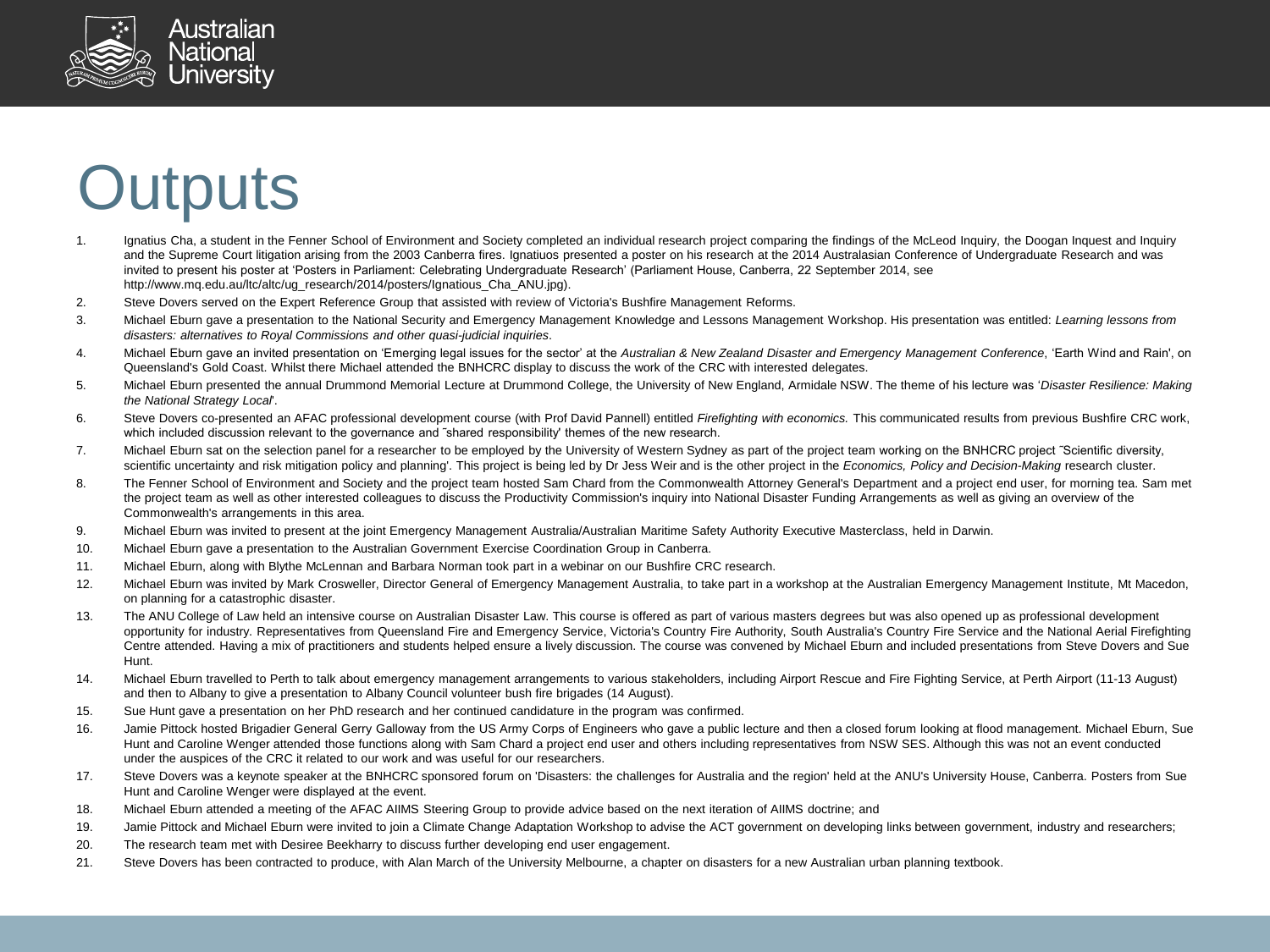

## What we've done…

- 'Are we learning anything? Non-judicial inquiries and post disaster learning' has been submitted to the UNSWLJ.
- Eburn travelled to Sendai for the 3<sup>rd</sup> World Conference on Disaster Risk Reduction.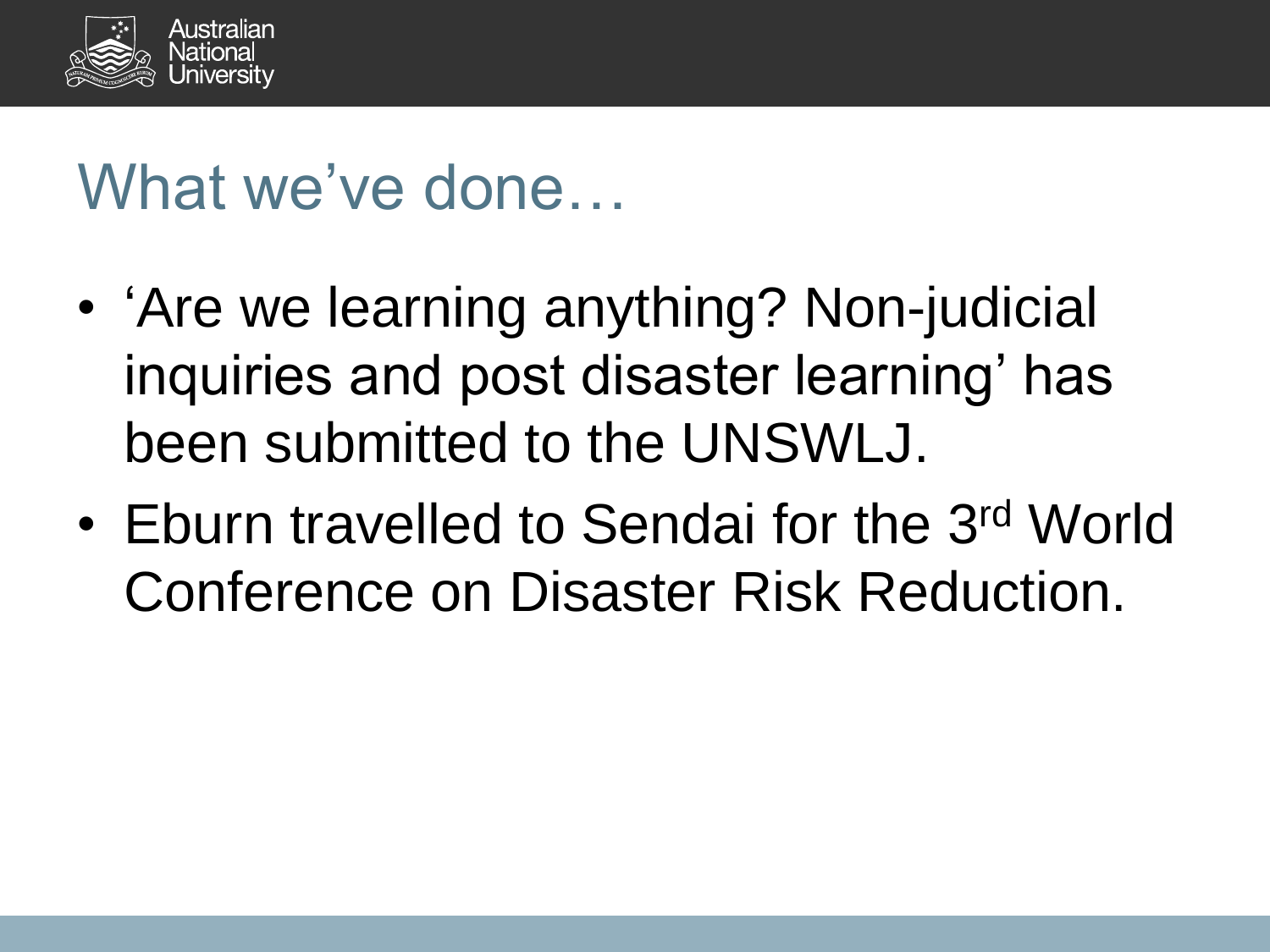

### What we are doing next

- Dovers has been contracted to produce a chapter on disasters for a new Australian urban planning textbook.
- Eburn's going to the US to do a course on 'Learning from Unintended Consequences', attend the 9<sup>th</sup> Annual Wildland Fire Litigators' conference and visit the Wildland Fire Lessons Learned Centre.